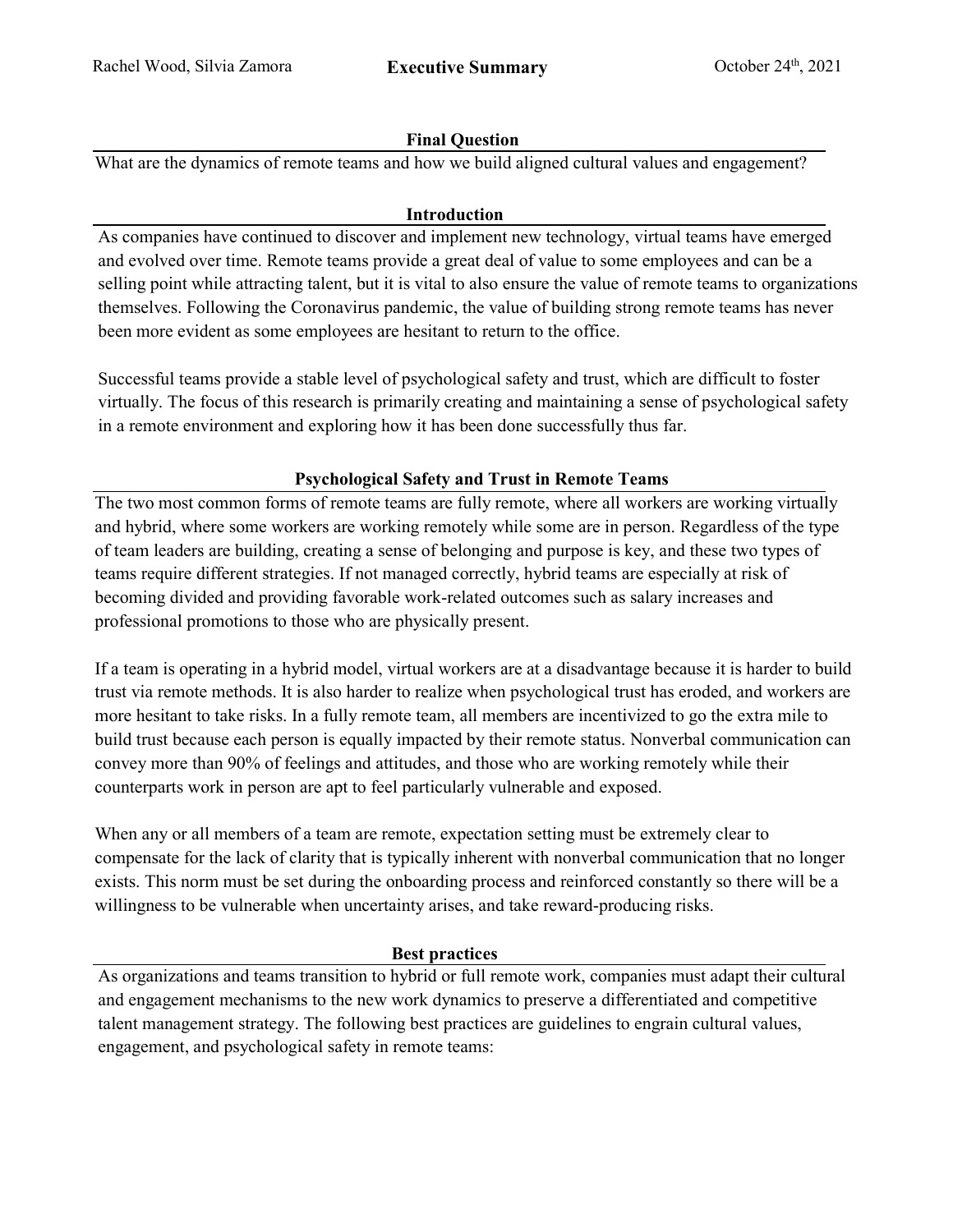**Day-to-day companionship –** Embed corporate values, organizational cultural traits, team connectivity, and motivation practices in individual contributors and managers' day-to-day.

- Leverage technology to develop periodic nudges to activate behaviors among employees (e.g., schedule a 1:1 with your skip-level manager/directs, visit the corporate learning management system (LMS) and register for a skill-building training, participate in team-led or cross-functional events, watch a recent leader's interview, etc.).
- Reframe managers' 1:1s with directs. Empower these conversations to go beyond business goals and tasks by adding to the agenda skill-building guidance, career growth discussions, prospective exciting new projects, etc. Equip managers with the skills and tools to lead these powerful 1:1 and team conversations that will infuse engagement and trust among the employees.
- Expand the connectivity of employees beyond functions and immediate teams by encouraging periodic skip-level conversations and cross-functional mentorship programs for early career, midcareer, and senior leadership.
- Increase participation in virtual meetings through conversational turn-taking, polls, breakout rooms, and seeding one or two volunteers to ignite comfort and participation in the virtual room.

**Open communication forums** – Align cultural traits, information and best practices sharing, and business priorities through two asynchronous forum styles:

- Quarterly corporate-wide conferences that include an interview segment with a different senior leader on how they practice one or more corporate values in their day-to-day. These vulnerable conversations will serve as a behavioral north star for all employees. Additionally, an ask-meanything (AMA) section encourages empowerment among employees while illustrating trust and transparency within the organization. Record these conferences so all employees can access the content at various times.
- Informal communication platforms (e.g., Slack, Microsoft Teams, Chime, etc.) where employees can create various channels and share knowledge, best practices, and ask broad questions.

**Listen to the employees' voice and track progress –** Listen actively and request your employees' ideas and concerns. Through sample size surveys or periodic nudges, collect employees' feedback and bring their value-add ideas to life. Additionally, set distinct and quantifiable tracking systems to assess initiatives, and identify gaps and focus areas.

## **Conclusion**

It is feasible for organizations to continue fostering trust, psychological safety, and cultural values and behaviors among employees in remote work settings. By balancing day-to-day nudges, reframing meetings and participation, and conducting periodic tracking, companies will be able to seamlessly transition to a remote environment with a thriving culture and engaging employees.